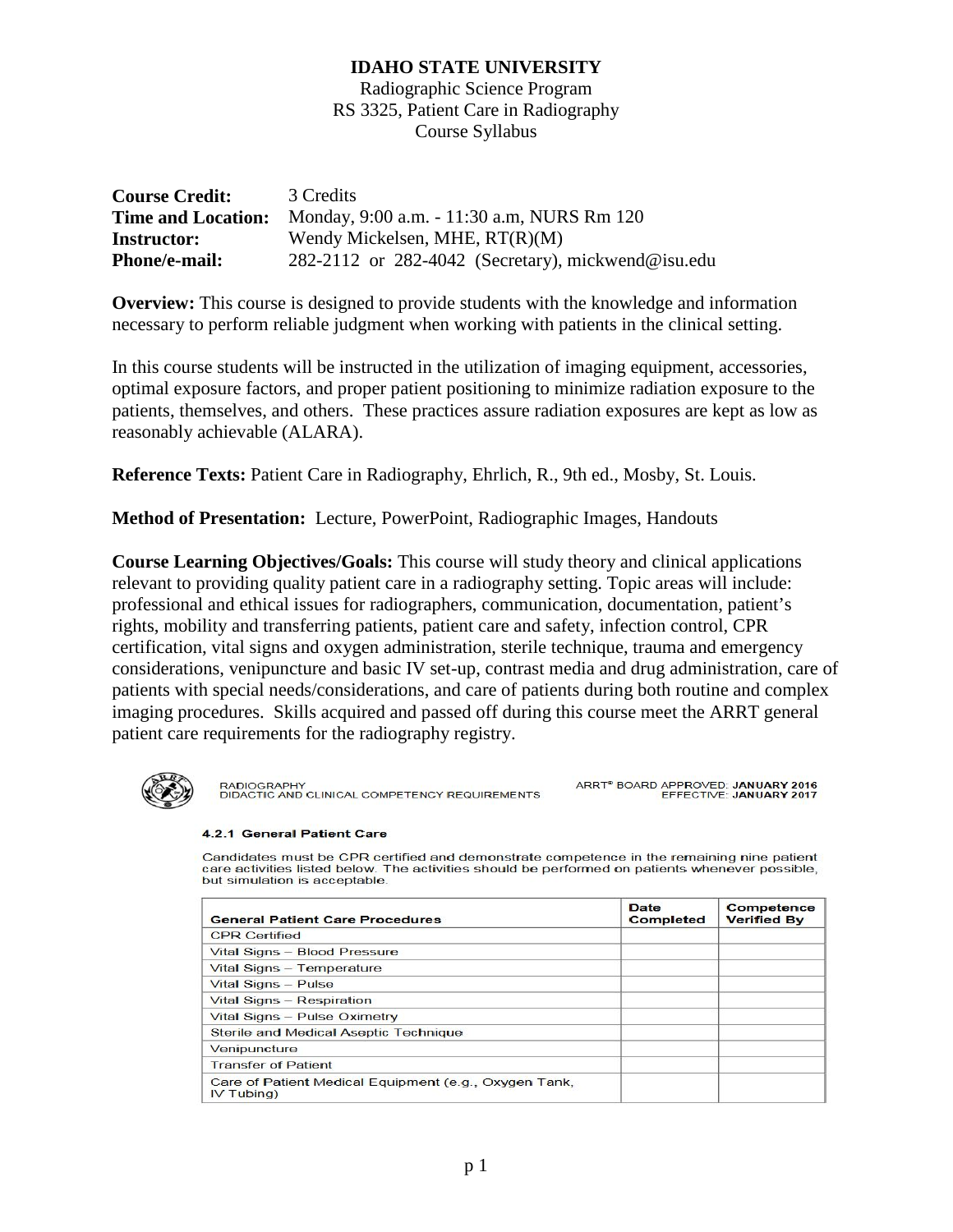Radiographic Science Program RS 3325, Patient Care in Radiography Course Syllabus

The **Secretary's Commission on Achieving Necessary Skills (SCANS)**: This commission was appointed by the Secretary of Labor to determine the skills people need to succeed in the work place. The Commission's fundamental purpose is to encourage a high-performance economy characterized by high-skill, high-wage employment. The Commission's research found that effective job performance is what business calls *workplace know-how*. This know-how has two elements: competencies and a foundation. The SCANS report identifies five competencies and a three-part foundation of skills and personal qualities that lie at the heart of job performance. While the Commission's work ended with the report, its recommendations must be implemented; as the report stated, "...defining competencies and a foundation is not enough. Schools must teach them. Students must learn them."

http://www.academicinnovations.com/report.html

| <b>A Three Part Foundation</b> |                                                                         |  |
|--------------------------------|-------------------------------------------------------------------------|--|
| 1. Basic Skills                | reads, writes, performs arithmetic and mathematical operations, listens |  |
|                                | and speaks                                                              |  |
| 2. Thinking Skills             | thinks creatively, makes decisions, solves problems, visualizes, knows  |  |
|                                | how to learn, and reasons                                               |  |
| 3. Personal Qualities          | displays responsibility, self-esteem, sociability, self-management, and |  |
|                                | integrity and honesty                                                   |  |
| <b>The Five Competencies</b>   |                                                                         |  |
| 4. Resources                   | identifies, organizes, plans and allocates resources                    |  |
| 5. Interpersonal               | works with others                                                       |  |
| 6. Information                 | acquires and uses information                                           |  |
| 7. Systems                     | understands complex interrelationships                                  |  |
| 8.Technology                   | works with a variety of technologies                                    |  |

#### **Description of SCANS competencies are as follows:**

Each of these foundations and competencies are listed after the objective that meet the competency or skill set described above.

#### **Course Learning Outcomes:**

| Upon completion of this material the student will be able to:          |               |  |
|------------------------------------------------------------------------|---------------|--|
| <b>BLS</b> CPR Certification (adult, child, infant)                    | 1,2,4,5,6,7,8 |  |
| Identify and demonstrate effective non-verbal and verbal communication | 1,2,6         |  |
| techniques.                                                            |               |  |
| Describe the Code of Ethics that guides radiographers.                 | 1,2,6         |  |
| Discuss the Patient's Bill of Rights.                                  | 1,2,6         |  |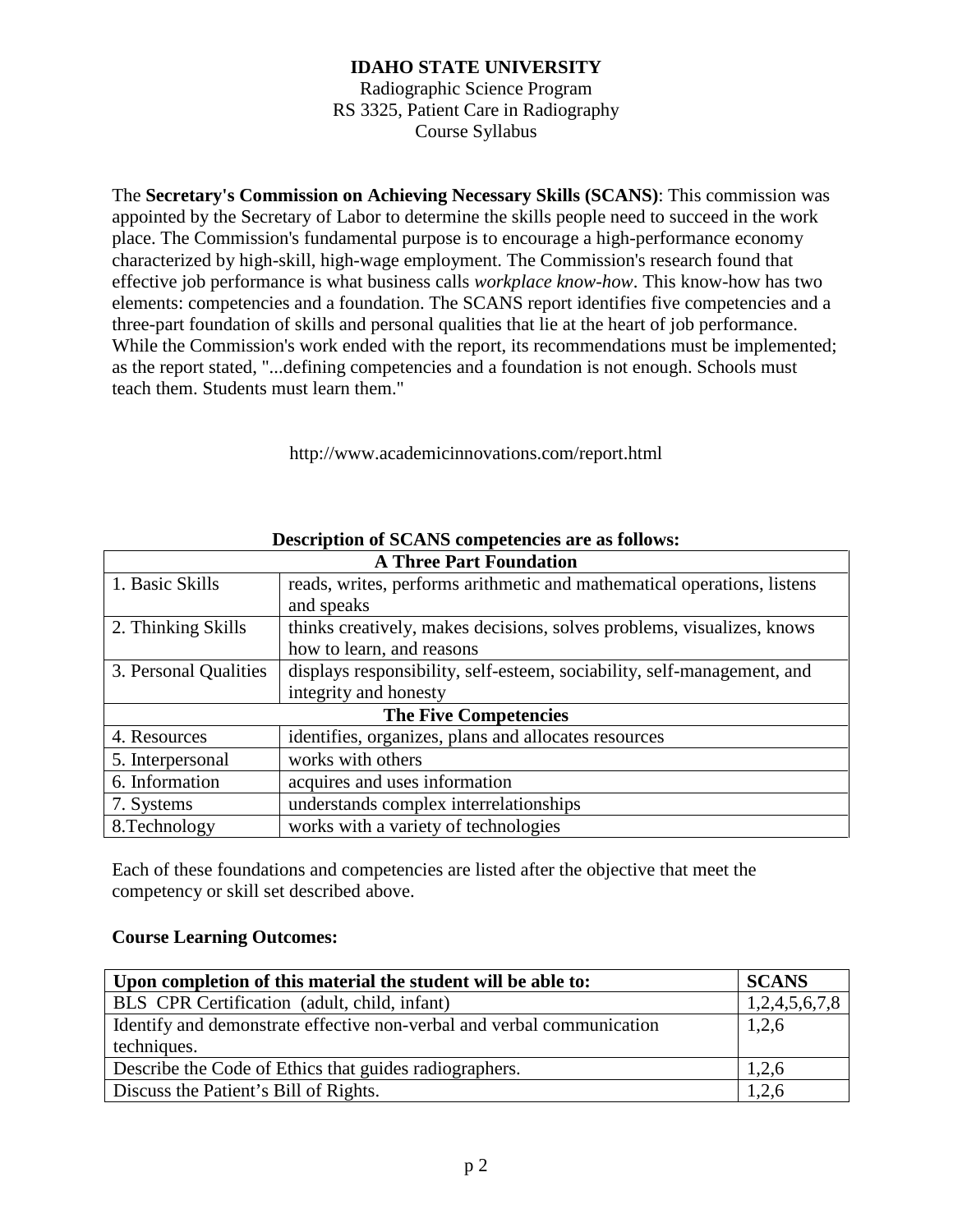#### Radiographic Science Program RS 3325, Patient Care in Radiography Course Syllabus

| Participate in "Back School" and demonstrate effective patient transfer techniques | 1,2,4,5,6,7,8 |
|------------------------------------------------------------------------------------|---------------|
| including: bed, imaging table, wheelchair, or stretcher transfers.                 |               |
| Describe how to break the chain of infection.                                      | 1,2,6         |
| Demonstrate effective hand washing.                                                | 1,2,6         |
| Demonstrate the use of multiple PPE's (gloves, gown, mask)                         | 1,2,6         |
| Describe methods used to evaluate a patient's physical status.                     | 1,2,6         |
| Demonstrate how to perform a complete patient assessment including:                | 1,2,4,5,6,7,8 |
| temperature, pulse, respiration rate, blood pressure.                              |               |
| Describe normal ranges for the following: temperature, pulse, respiration rate,    | 1,2,6         |
| blood pressure.                                                                    |               |
| Demonstrate oxygen and suction system set up and maintenance and demonstrate       | 1,2,4,6,7,8   |
| proper use.                                                                        |               |
| Describe the role of the radiographer in performing documentation including:       | 1,2,6         |
| charting and incident reporting.                                                   |               |
| Describe the process required to hang an IV bag.                                   | 1,2,6         |
| Demonstrate reading the label and drawing up a medication.                         | 1,2,6         |
| Identify and describe the routes of drug administration.                           | 1,2,6         |
| Identify needles by correct gauge size.                                            | 1,2,6         |
| Identify catheters and feeding tubes by correct French size.                       | 1,2,6         |
| Describe the patient's preparation for barium or iodinated contrast media studies. | 1,2,6         |
| Describe the purpose of a contrast questionnaire.                                  | 1,2,6         |
| Discuss ionic and non-ionic contrast media.                                        | 1,2,6         |
| Describe adverse contrast media reactions including: mild, moderate, severe        | 1,2,6         |
| Describe the steps required to perform venipuncture.                               | 1,2,6         |
| Demonstrate effective venipuncture by obtaining a flashback.                       | 1,2,4,5,6,7,8 |
| Describe the steps required to don a sterile gown and gloves.                      | 1,2,6         |
| Demonstrate donning a sterile gown and gloves.                                     | 1,2,4,6,7,8   |
| Demonstrate preparing a sterile tray.                                              | 1,2,4,6,7,8   |
| Describe the radiographer's role in imaging in the surgery suite.                  | 1,2,6         |
| Discuss the role of the radiographer during emergency or trauma situations.        | 1,2,6         |
| Discuss the role of the radiographer when performing portable or bedside           | 1,2,6         |
| radiography.                                                                       |               |
| Describe common commercial immobilization devices (Pigg-O-Stat, Tam-em             | 1,2,6         |
| board, papoose board) and evaluate their function.                                 |               |
| Describe and demonstrate the use of ancillary immobilization devices (tape,        | 1,2,4,6       |
| sponges, sandbags, stockinette or ace bandage, mummy wraps.                        |               |
| Identify effective methods of reducing patient and radiographer exposure during    | 1,2,6         |
| imaging procedures (collimation, low dosage techniques, limit repeat exposures).   |               |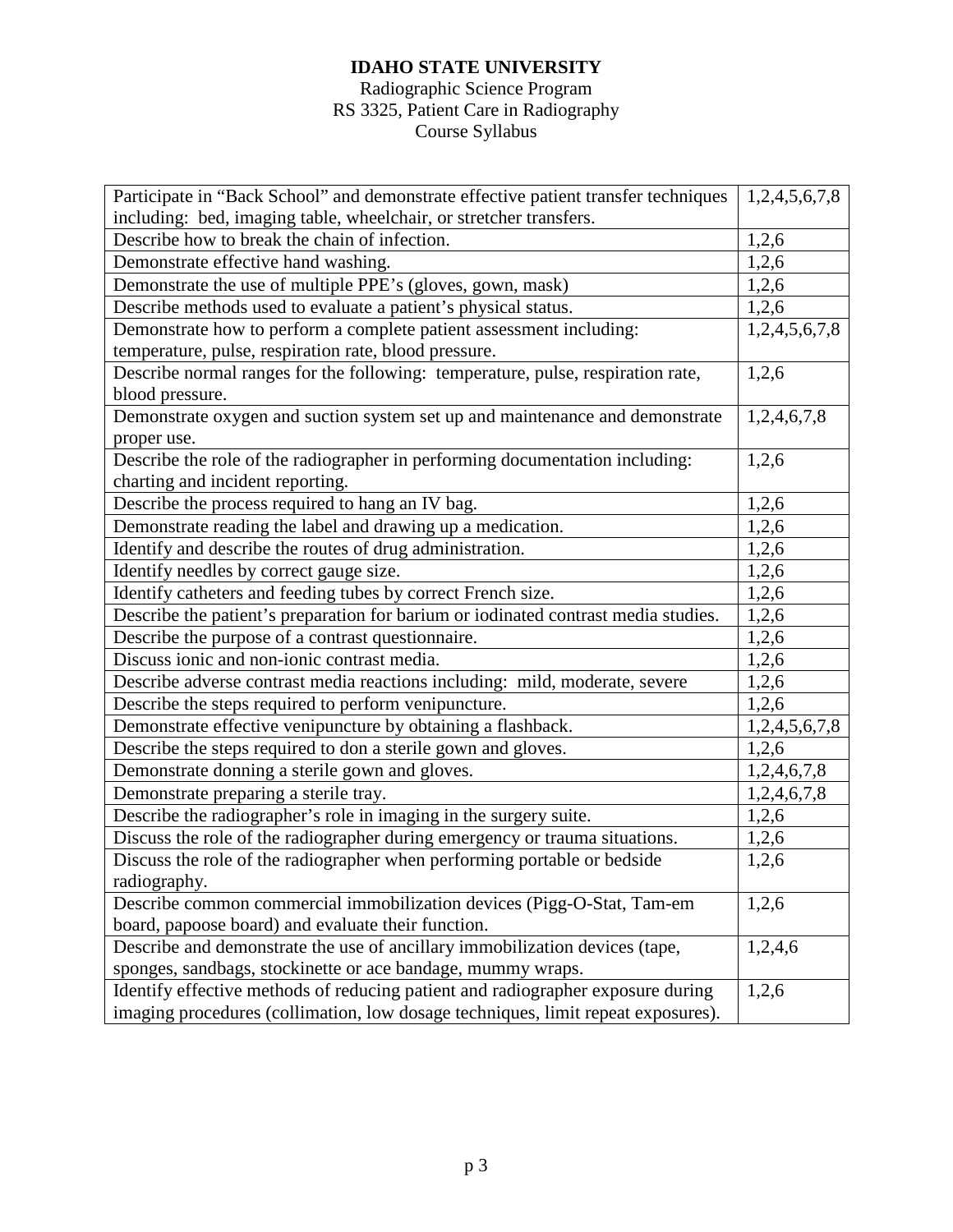Radiographic Science Program RS 3325, Patient Care in Radiography Course Syllabus

**Code of Ethics:** RS 3325 adheres to the ISU Code of Conduct. In particular, academic dishonesty, however small, creates a breach in academic integrity. A student's participation in this course comes with the expectation that his or her work will be completed in full observance of the ISU Code of Student Conduct.

**Academic Dishonesty Policy:** Academic dishonesty (cheating, plagiarism, etc.) will not be tolerated in this class and may result in suspension or dismissal from this course and from the program. Cases will also be referred to the Dean of Students for possible dismissal from the university.

Cheating includes, but is not limited to, (1) use of any unauthorized assistance in taking quizzes, tests, or examinations; (2) dependence upon the aid of sources beyond those authorized by the instructor in writing papers, preparing reports, solving problems, or completing other assignments; or (3) the acquisition of tests or other academic materials belonging to the university faculty or staff without permission.

Plagiarism includes, but is not limited to, the use of, by paraphrase or direct quotation without correct recognition, the published or unpublished works of another person. The use of materials generated by agencies engaged in "selling" term papers is also plagiarism.

Many components RS 3325 are designed to be highly interactive. Students are encouraged to take full advantage of the many resources available including Internet sites, handouts and workbooks, other textbooks and journals, faculty, and peers. This interactive collegial learning environment is conducive for life-long learning.

# **Classroom Procedure:**

1. **Attendance:** You are expected to attend class regularly. It is your responsibility to maintain a level of attendance which will allow you to derive maximum benefit from the instruction. Excessive absences  $(>10\%)$  will result in a lower course grade if you are borderline between two grades. Conversely, if you have good attendance and are border line between two grades, I will award the higher grade.

#### 2. **Grading Procedure:**

| <b>Assessment Method</b>                        | <b>Percentage Value</b> |
|-------------------------------------------------|-------------------------|
| <b>CPR Certification/Skills Check Off</b>       | 25%                     |
| <b>Chapter Assignments/Clinical Assignments</b> | 50%                     |
| Final Comprehensive Exam                        | 25%                     |